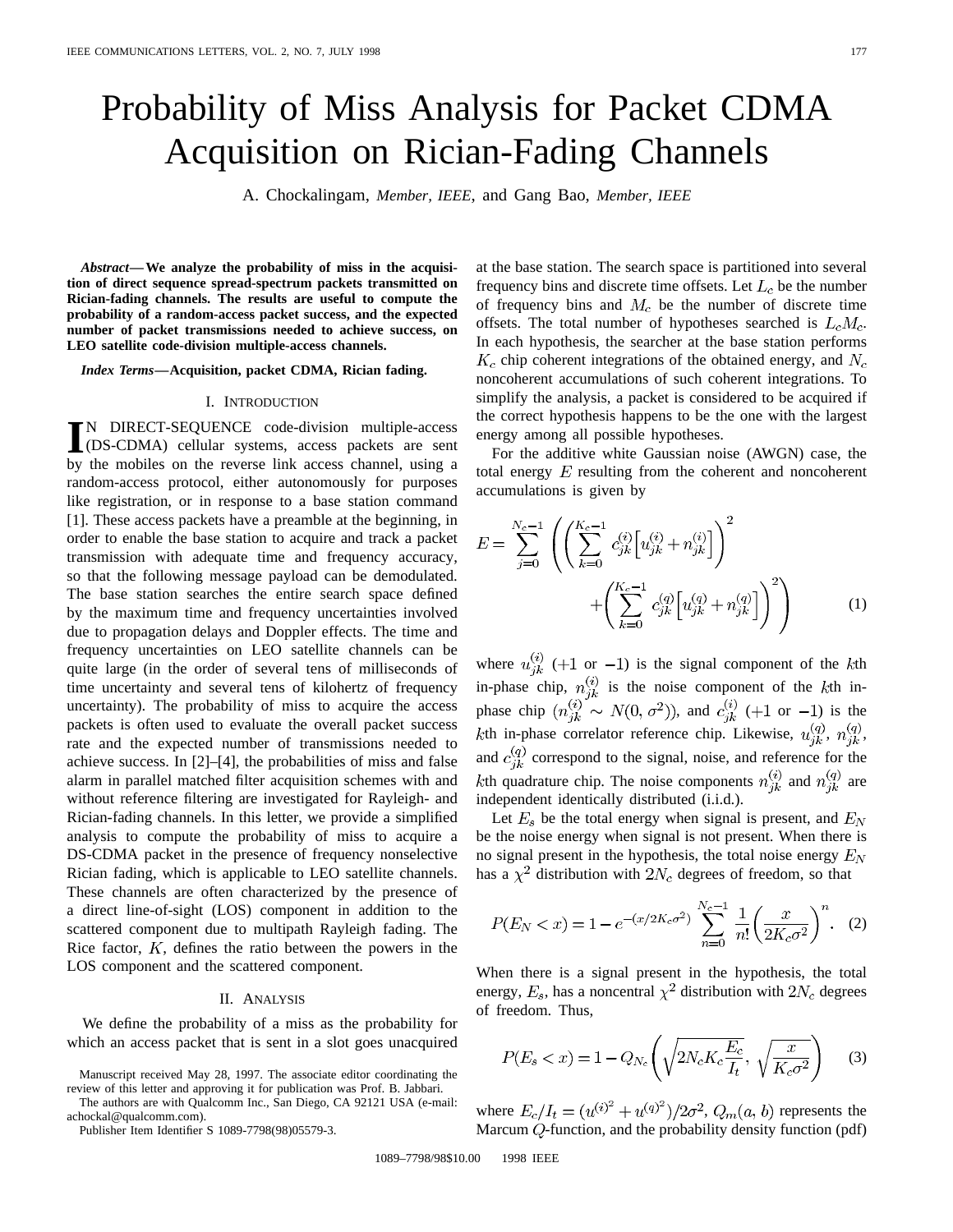is given by

$$
f_s(x) = \frac{1}{2K_c\sigma^2} \left(\frac{x}{2N_cK_c^2\sigma^2(E_c/I_t)}\right)^{(N_c - 1)/2}
$$

$$
\cdot \exp\left[-\left(\frac{x + 2N_cK_c^2\sigma^2\left(\frac{E_c}{I_t}\right)}{2K_c\sigma^2}\right)\right]
$$

$$
\cdot I_{N_c - 1}\left(\frac{1}{\sigma}\sqrt{2N_c(E_c/I_t)x}\right).
$$
(4)

where  $I_{N_c-1}(\cdot)$  is the modified Bessel function of the first kind and  $(N_c - 1)$ th order. Let  ${E_{N,k}}$  be the energies obtained from the noise hypotheses  $(1 \le k \le L_c M_c - 1)$ . The probability of a miss is then given by

$$
P(miss) = P\left(E_s < \max_k E_{N,k}\right)
$$
\n
$$
= 1 - \int_0^\infty P(E_{N,k} < x)^{L_c M_c - 1} f_s(x) \, dx. \tag{5}
$$

While considering the Rician-fading case, in order to make the analysis tractable, we assume that the Rician fading process is constant over each coherent integration, and independent over successive integrations. From (4), a single coherent integration without fading has a noncentral  $\chi^2$  distribution with 2 degrees of freedom with density function given by

$$
f_s(x) = \frac{1}{2K_c\sigma^2} \exp\left[-\left(\frac{x + 2K_c^2\sigma^2\left(\frac{E_c}{I_t}\right)}{2K_c\sigma^2}\right)\right]
$$

$$
I_0\left(\frac{1}{\sigma}\sqrt{2(E_c/I_t)x}\right).
$$
(6)

The Rician-fading effect can be introduced by multiplying  $E_c$ with a factor  $\lambda^2$ , where  $\lambda$  is a Rician random variable with density function

$$
f_{\lambda}(\lambda) = \frac{\lambda}{\sigma_f^2} \cdot \exp\left[-\left(\frac{\lambda^2 + A^2}{2\sigma_f^2}\right)\right] I_0\left(\lambda \frac{A}{\sigma_f^2}\right). \tag{7}
$$

Because of the assumption that fading is constant over a coherent integration period, and independent over successive noncoherent accumulations, the pdf of the faded integration  $Y$  is given by

$$
f_Y(y) = \int_0^\infty f_{Y|\Lambda}(y|\lambda) f_{\Lambda}(\lambda) d\lambda.
$$
 (8)

We normalize the average power in the fading process  $(A^2 + 2\sigma_f^2)$ , and the total received power  $(K_c(E_c + I_t)/2)$ to 1. From  $[5]$ , the integral in  $(8)$  can be written as

$$
f_Y(x) = \frac{1}{2\sigma_a^2} \cdot \exp\left[-\left(\frac{x+a^2}{2\sigma_a^2}\right)\right] I_0\left(\frac{a}{\sigma_a^2}\sqrt{x}\right) \tag{9}
$$

where

$$
a^2 = \frac{K}{1+K} \left( \frac{2K_c(E_c/I_t)}{1+(E_c/I_t)} \right)
$$
(10)

$$
\sigma_a^2 = \frac{1}{1 + (E_c/I_t)} + \frac{1}{1 + K} \left( \frac{K_c(E_c/I_t)}{1 + (E_c/I_t)} \right) \tag{11}
$$



Fig. 1. Probability of miss versus  $E_c/I_t$  at different Rice factors,  $K = 0, 5, 10$  dB.  $L_c = 8, M_c = 128, K_c = 256,$  and  $N_c = 4$ .



Fig. 2. Probability of miss versus  $E_c/I_t$  at  $K = 10$  dB. Case (i)  $L_c = 8$ ,  $\overline{M_c} = 128, K_c = 256, N_c = 4$ . Case (ii)  $L_c = 16, M_c = 128, K_c = 512,$  $N_c = 2$ .

and  $K = A^2/2\sigma_f^2$  is the LOS-to-scatter power ratio (also known as the Rice factor). From (9), it can be seen that each coherent integration with Rician fading is still a noncentral  $\chi^2$ distribution with 2 degrees of freedom, but with a different mean and variance given by (10) and (11). Thus, the total energy in  $N_c$  independent integrations is also noncentral  $\chi^2$ distributed with  $2N_c$  degrees of freedom with pdf given by

$$
f_s(x) = \frac{1}{2\sigma_a^2} \left(\frac{x}{N_c a^2}\right)^{(N_c - 1)/2} \exp\left[-\left(\frac{x + N_c a^2}{2\sigma_a^2}\right)\right]
$$

$$
\cdot I_{N_c - 1} \left[\frac{a}{\sigma_a^2} \sqrt{x}\right].
$$
(12)

The probability of miss can then be calculated by applying (12) in (5).